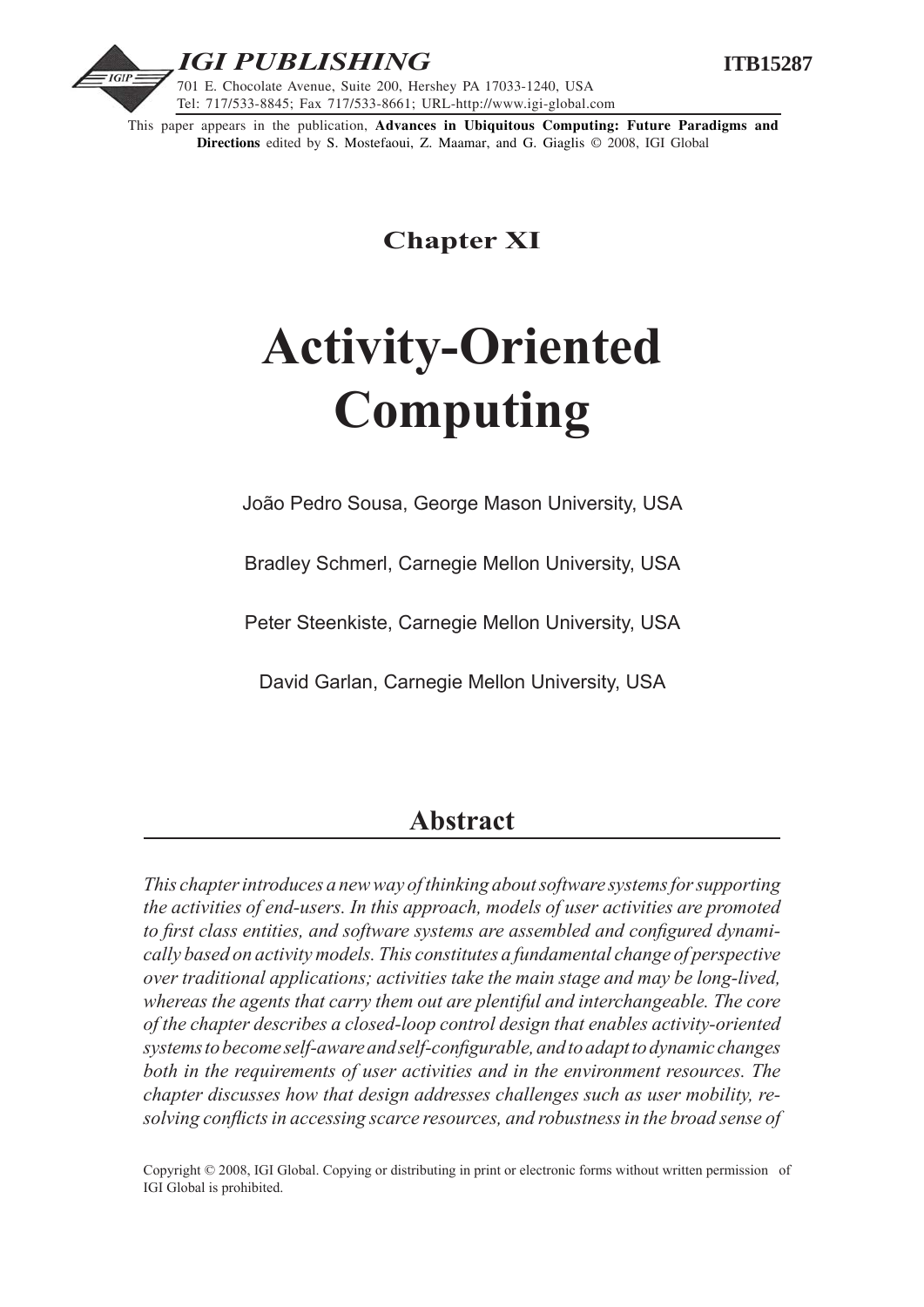*responding adequately to user expectations, even in unpredictable situations, such as random failures, erroneous user input, and continuously changing resources. The chapter further summarizes challenges and ongoing work related to managing activities where humans and automated agents collaborate, human-computer interactions for managing activities, and privacy and security aspects.*

# **Introduction**

Over the past few years, considerable effort has been put into developing networking and middleware infrastructures for ubiquitous computing, as well as in novel human-computer interfaces based on speech, vision, and gesture. These efforts tackle ubiquitous computing from two different perspectives—systems research and HCI research—hoping to converge and result in software that can support a rich variety of successful ubiquitous computing applications. However, although examples of successful applications exist, a good understanding of frameworks for designing ubiquitous computing applications is still largely missing.

A key reason for the lack of a broadly applicable framework is that many research efforts are based on an obsolete application model. This model assumes that ubiquitous computing applications can support user activities by packaging, at design time, a set of related functionalities within a specific domain, such as spatial navigation, finding information on the Web, or online chatting. However, user **activities** may require much diverse functionality, often spanning different domains. Which functionalities are required to support an activity can only be determined at runtime, depending on the user needs, and may need to evolve in response to changes in those needs. Examples of user activities targeted by ubiquitous computing are navigating spaces such as museums, assisting debilitated people in their daily living, activities at the office such as producing reports, as well as activities in the home such as watching a TV show, answering the doorbell, or enhancing house security.

This chapter introduces activity-oriented computing (AoC) as a basis for developing more comprehensive and dynamic applications for ubiquitous computing. Activityoriented computing brings user activities to the foreground by promoting models of such activities to first class primitives in computing systems.

In the remainder of this chapter, the section on background presents our vision for activity-oriented computing and compares it with related work. Next we discuss the main challenges of this approach to ubiquitous computing. Specifically, we discuss user mobility (as opposed to mobile computing), conflict resolution and robustness, mixed-initiative control, human-computer interaction, and security and privacy.

The main body of the chapter presents our work towards a solution. Specifically, we discuss software architectures for activity-oriented computing and how to address the

Copyright © 2008, IGI Global. Copying or distributing in print or electronic forms without written permission of IGI Global is prohibited.